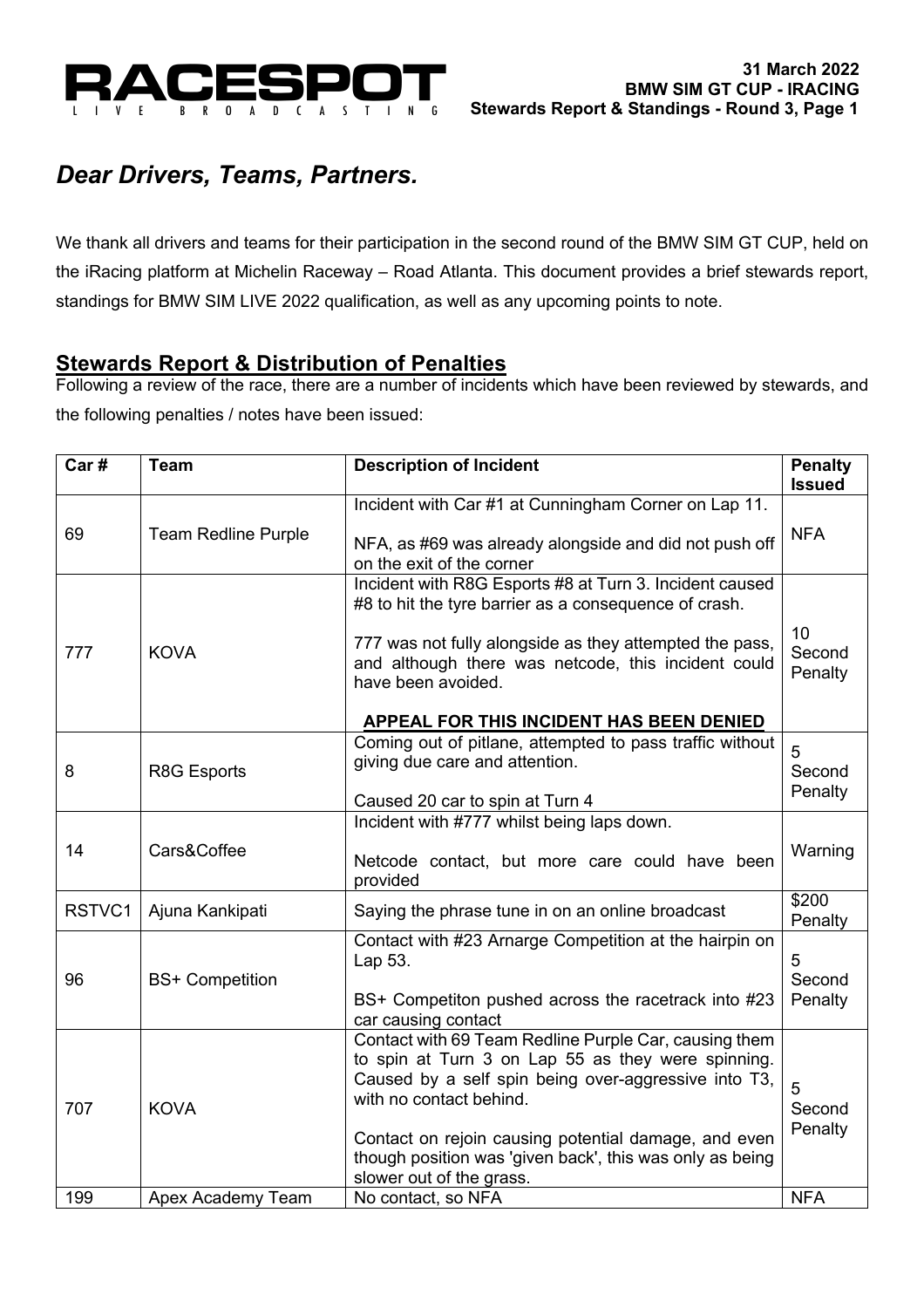

|    |                        | Car made it's one move down to the inside into the<br>hairpin on final lap of the race. Contact with #71 Team<br>Redline Car, meaning posiitoin was gained.                               |            |
|----|------------------------|-------------------------------------------------------------------------------------------------------------------------------------------------------------------------------------------|------------|
| 89 | <b>BS+ Competition</b> | After review, contact was instigated by #71 making an<br>additional defensive move, moving across BS+<br>Competition car whilst already partially alongside.                              | <b>NFA</b> |
|    |                        | There was therefore no way #89 would have been able<br>to make the corner due to being crowded off to the inside<br>when already onside. Conversation about making the<br>corner is moot. |            |

## **Revised Results After Round 3**

Following the application of penalties, the final race results from Round 3 are as follows.

| <b>Finish</b>  | CF              | <b>Name</b>                | <b>Drivers</b>              | Interval    | <b>Penalties</b> | <b>Total</b> |
|----------------|-----------------|----------------------------|-----------------------------|-------------|------------------|--------------|
| Pos            | Pos             |                            |                             |             |                  | Interval     |
|                |                 |                            | <b>Rainer Talvar</b>        |             |                  |              |
| 1              | 1               | <b>BS+COMPETITION</b>      | <b>Phil Denes</b>           | $\mathbf 0$ |                  | $\pmb{0}$    |
|                |                 |                            | <b>Maximilian Benecke</b>   |             |                  |              |
| $\overline{2}$ | $\overline{2}$  | <b>Team Redline Red</b>    | Patrik Holzmann             | $-1.791$    |                  | $-1.791$     |
|                |                 |                            | Alejandro Sánchez           |             |                  |              |
| 3              | $\mathfrak{S}$  | Apex Racing Team #98       | Jamie Fluke                 | $-5.2$      |                  | $-5.2$       |
|                |                 |                            | Valentin Mandernach         |             |                  |              |
| 4              | 5               | R8G Esports \$88           | Florian Lebigre2            | $-9.173$    |                  | $-9.173$     |
|                |                 | <b>Apex Racing Academy</b> | Thijs J Simons              |             |                  |              |
| 5              | $6\phantom{1}6$ | #199                       | Gaël VALERO                 | $-15.656$   |                  | 15.656       |
|                |                 |                            | Valtteri Alander            |             |                  |              |
| 6              | $\overline{4}$  | <b>KOVA \$777</b>          | Matti Sipilä                | $-7.283$    | $-10$ Secs       | 17.283       |
|                |                 |                            | <b>Elvis Rankin</b>         |             |                  |              |
| $\overline{7}$ | $\overline{7}$  | Apex Racing Team #99       | Yohann Harth                | $-22.79$    |                  | $-22.79$     |
|                |                 |                            | Chris Lulham                |             |                  |              |
| 8              | 8               | <b>Team Redline Blue</b>   | Gianni Vecchio              | $-30.625$   |                  | 30.625       |
|                |                 |                            | Diogo C. Pinto              |             |                  |              |
| 9              | 10              | <b>Team Redline Purple</b> | Luke McKeown                | $-33.8$     |                  | $-33.8$      |
|                |                 |                            | <b>Thibault Cazaubon</b>    |             |                  |              |
| 10             | 11              | R8G Esports \$888          | Przemyslaw Marek Lemanek    | $-33.927$   |                  | 33.927       |
|                |                 |                            | Tuomas Tähtelä              |             |                  |              |
| 11             | 9               | <b>KOVA \$707</b>          | Antti Ahola                 | $-33.597$   | -5 Secs          | 38.597       |
|                |                 |                            | Leandro Anderrüti           |             |                  |              |
| 12             | 13              | <b>Arnage Competition</b>  | <b>Jimmy Antunes</b>        | $-42.111$   |                  | 42.111       |
|                |                 |                            | Felix Quirmbach             |             |                  |              |
| 13             | 12              | <b>BS+TURNER</b>           | <b>Vasilios Beletsiotis</b> | $-38.916$   | -5 Secs          | 43.916       |
|                |                 |                            | Max Humbert                 |             |                  |              |
| 14             | 14              | <b>NSH Racing Team</b>     | Jeremy Lamier               | $-47.633$   |                  | 47.633       |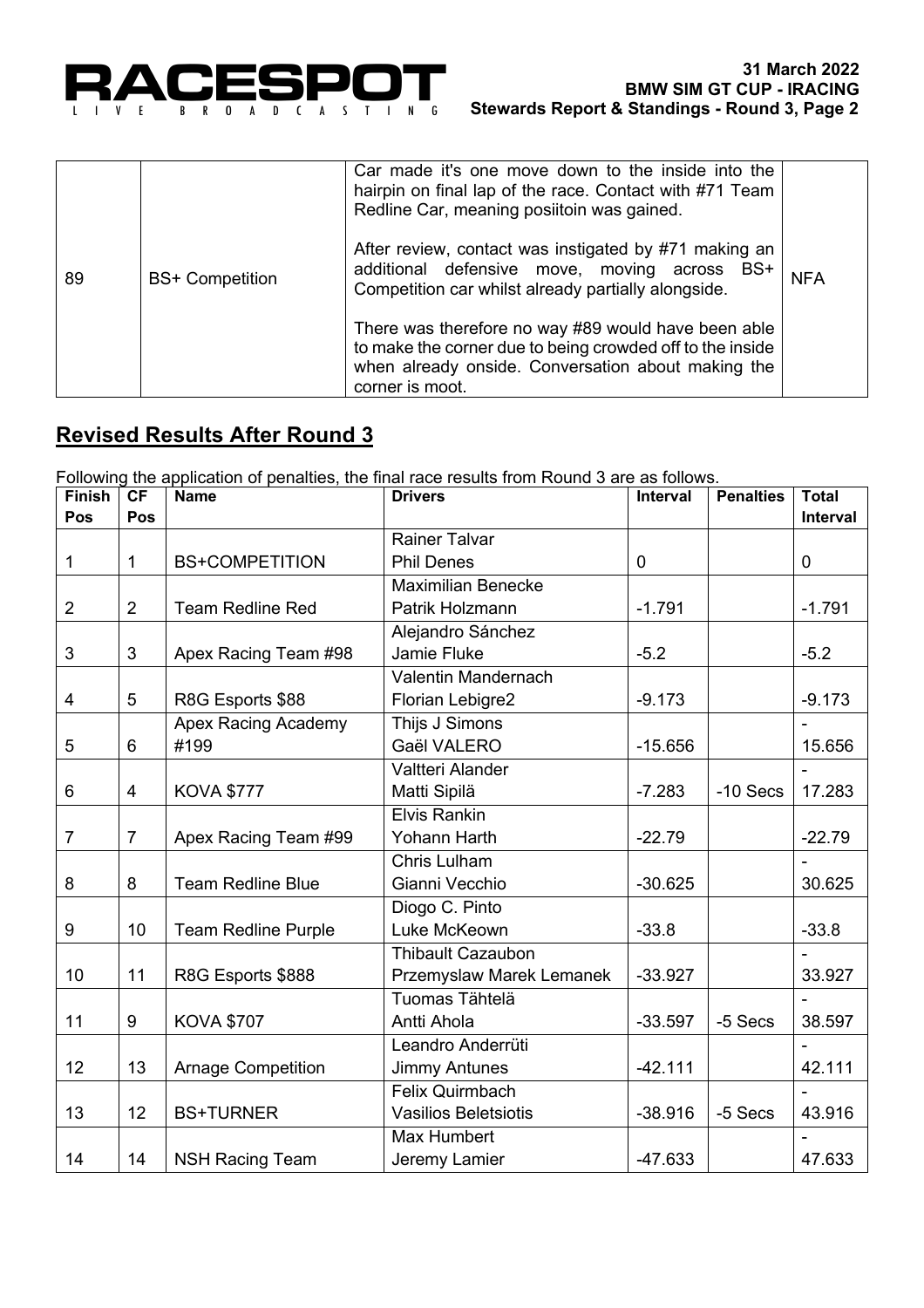

## **Standings After Round 3**

The confirmed qualification standings after Race 3 are below. Please note the following:

- Where there is a team identifier in a team (Car number, colour etc), this has been removed, as there is the chance that a driver may compete for one or more 'cars' within a team over the course of the season.
- Only the driver who sets the fastest lap will receive a bonus point. This is not issued to all drivers in a team.

| Pos                     | <b>Name</b>                  | <b>Team</b>                | R <sub>1</sub> | R <sub>2</sub> | R <sub>3</sub> | <b>BP</b>    | <b>Total</b> |
|-------------------------|------------------------------|----------------------------|----------------|----------------|----------------|--------------|--------------|
| $1 =$                   | <b>Phil Denes</b>            | <b>BS+COMPETITION</b>      |                | 25             | 25             |              | 50           |
| $1 =$                   | <b>Rainer Talvar</b>         | <b>BS+COMPETITION</b>      |                | 25             | 25             |              | 50           |
| 3                       | Chris Lulham                 | <b>Team Redline</b>        | 25             | 15             | $\overline{4}$ | $\mathbf{1}$ | 45           |
| $\overline{\mathbf{4}}$ | Gianni Vecchio               | <b>Team Redline</b>        | 25             | 15             | $\overline{4}$ |              | 44           |
| 5                       | Jamie Fluke                  | <b>Apex Racing Team</b>    | 12             | 12             | 15             |              | 39           |
| 6                       | Diogo C. Pinto               | <b>Team Redline</b>        | 18             | 18             | $\overline{2}$ |              | 38           |
| $\overline{7}$          | Luke A Bennett               | <b>Team Redline</b>        | 18             | 18             |                |              | 36           |
| 8                       | Alejandro<br>Sanchez         | <b>Apex Racing Team</b>    | 15             |                | 15             | $\mathbf{1}$ | 31           |
| 9                       | Maximilian<br><b>Benecke</b> | <b>Team Redline</b>        | 1              |                | 18             | $\mathbf{1}$ | 20           |
| 10                      | Patrik Holzmann              | <b>Team Redline</b>        | $\mathbf 1$    |                | 18             |              | 19           |
| $11 =$                  | <b>Elvis Rankin</b>          | <b>Apex Racing Team</b>    | 12             |                | 6              |              | 18           |
| $11 =$                  | Yohann Harth                 | <b>Apex Racing Team</b>    |                | 12             | $6\phantom{1}$ |              | 18           |
| $\overline{13}$         | <b>Hugh Barter</b>           | R8G Esports                | 6              | 10             |                |              | 16           |
| 14                      | Kevin Ellis Jr               | <b>Apex Racing Team</b>    | 15             |                |                |              | 15           |
| $15 =$                  | Matti Sipilä                 | <b>KOVA</b>                |                | 4              | 8              |              | 12           |
| $15 =$                  | Valtteri Alander             | <b>KOVA</b>                |                | $\overline{4}$ | 8              |              | 12           |
| $15 =$                  | Valentin<br>Mandernach       | R8G Esports                |                |                | 12             |              | 12           |
| $15 =$                  | Florian Lebigre2             | R8G Esports                |                |                | 12             |              | 12           |
| 19                      | Thibault<br>Cazaubon         | R8G Esports                |                | 10             | 1              |              | 11           |
| $20 =$                  | Mario Vartanian              | R8G Esports                | 6              |                | $\overline{4}$ |              | 10           |
| $20 =$                  | Thijs J Simons               | <b>Apex Racing Academy</b> |                |                | 10             |              | 10           |
| $20 =$                  | Gaël VALERO                  | <b>Apex Racing Academy</b> |                |                | 10             |              | 10           |
| $20 =$                  | Antti Ahola                  | <b>KOVA</b>                | 4              | 6              |                |              | 10           |
| $20 =$                  | Tuomas Tähtelä               | <b>KOVA</b>                | $\overline{4}$ | $\overline{6}$ |                |              | 10           |
| $20 =$                  | Kenny Roosen                 | Valkyrie esport X          | 10             |                |                |              | 10           |
| $20 =$                  | Simeon Lynch                 | Valkyrie esport X          | 10             |                |                |              | 10           |
| $27 =$                  | Dani Elgarbay                | <b>MSi Esports</b>         |                | 8              |                |              | 8            |
| $27 =$                  | Gabi Montoro                 | <b>MSi Esports</b>         |                | $\,8\,$        |                |              | 8            |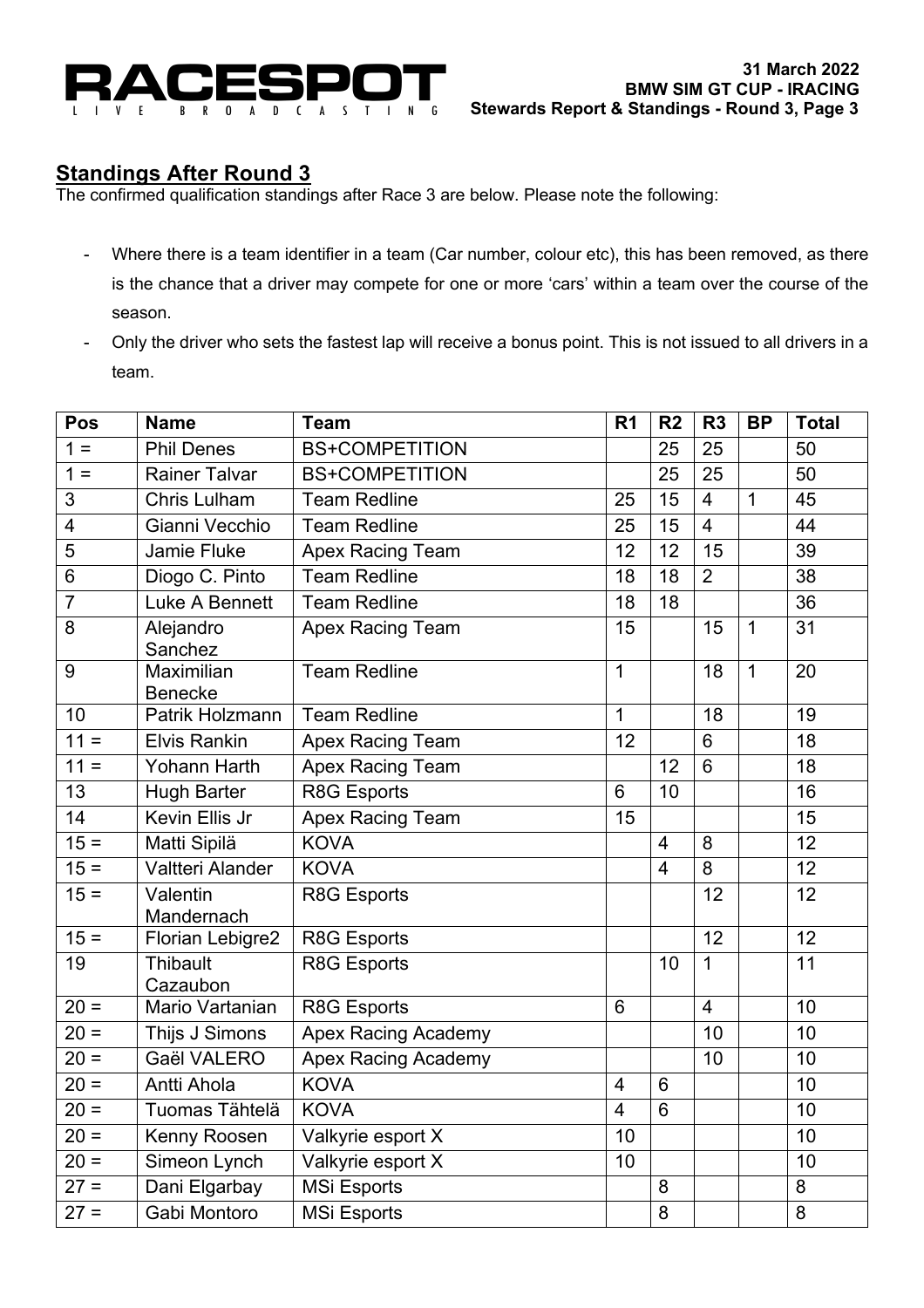

| $27 =$ | <b>Andre Melchers</b>       | R8G Esports             | 8              |   |   | 8              |
|--------|-----------------------------|-------------------------|----------------|---|---|----------------|
| $27 =$ | <b>Vlad Khimichev</b>       | R8G Esports             | 8              |   |   | 8              |
| $31 =$ | Luke McKeown                | <b>Team Redline</b>     |                |   | 2 | $\overline{2}$ |
| $31 =$ | Bruno do Carmo              | Full Time Esports by TK | $\overline{2}$ |   |   | $\overline{2}$ |
| $31 =$ | Gustavo Ariel               | Full Time Esports by TK | $\overline{2}$ |   |   | $\overline{2}$ |
| $31 =$ | Christopher<br>Dambietz     | <b>Team Redline</b>     |                | 2 |   | $\overline{2}$ |
| $31 =$ | Alexander<br><b>Thiebe</b>  | <b>Team Redline</b>     |                | 2 |   | $\overline{2}$ |
| $36 =$ | Przemyslaw<br>Marek Lemanek | R8G Esports             |                |   | 1 | 1              |
| $36 =$ | Sergio Ignacio2             | Zennith Esports         |                | 1 |   | 1              |
| $36 =$ | Yago Martinez               | <b>Zennith Esports</b>  |                |   |   | 1              |

### **Notes for upcoming races**

Please find some information for upcoming races below. These detail potential considerations relating to participation, and ensuring fair competition.

### *Brake Dragging*

We are aware of accusations made by teams about brake dragging, and saw some evidence of this ourselves when reviewing qualifying during the first round of the championship at Daytona. As it was not made clear previously, and not all drivers had read the stewards report due to it being in the wrong location, it was not possible for us to police, however moving forward:

- 1. NO CAR will be allowed to brake drag on their qualifications lap for BMW SIM GT CUP (Top Split).
- 2. We have requested that qualifying scrutiny be upgraded to strict to support this.
- 3. Any car seen to be brake dragging to gain an advantage will be DISQUALIFIED from earning qualification points for BMW SIM LIVE 2022 for the race in question.
- 4. In the event of car(s) being disqualified from the race from earning qualification points, these will be distributed further down the field as needed.
- 5. Persistent brake dragging by teams will see them DISQUALIFIED for participating in BMW SIM LIVE 2022. In these cases, invitations will be given to teams further down the field as needed.

We thank you in advance for your co-operation in this matter. If you have any questions, please do not hesitate to contact me on Discord.

#### *Telemetry & Replays*

Teams are requested to keep a replay file of their race, and a copy of their telemetry files to support race stewards in their investigations and decision making. These should be kept for 2 weeks, to allow for stewards to consider investigations that may be initiated during the race, or as part of a post race review.